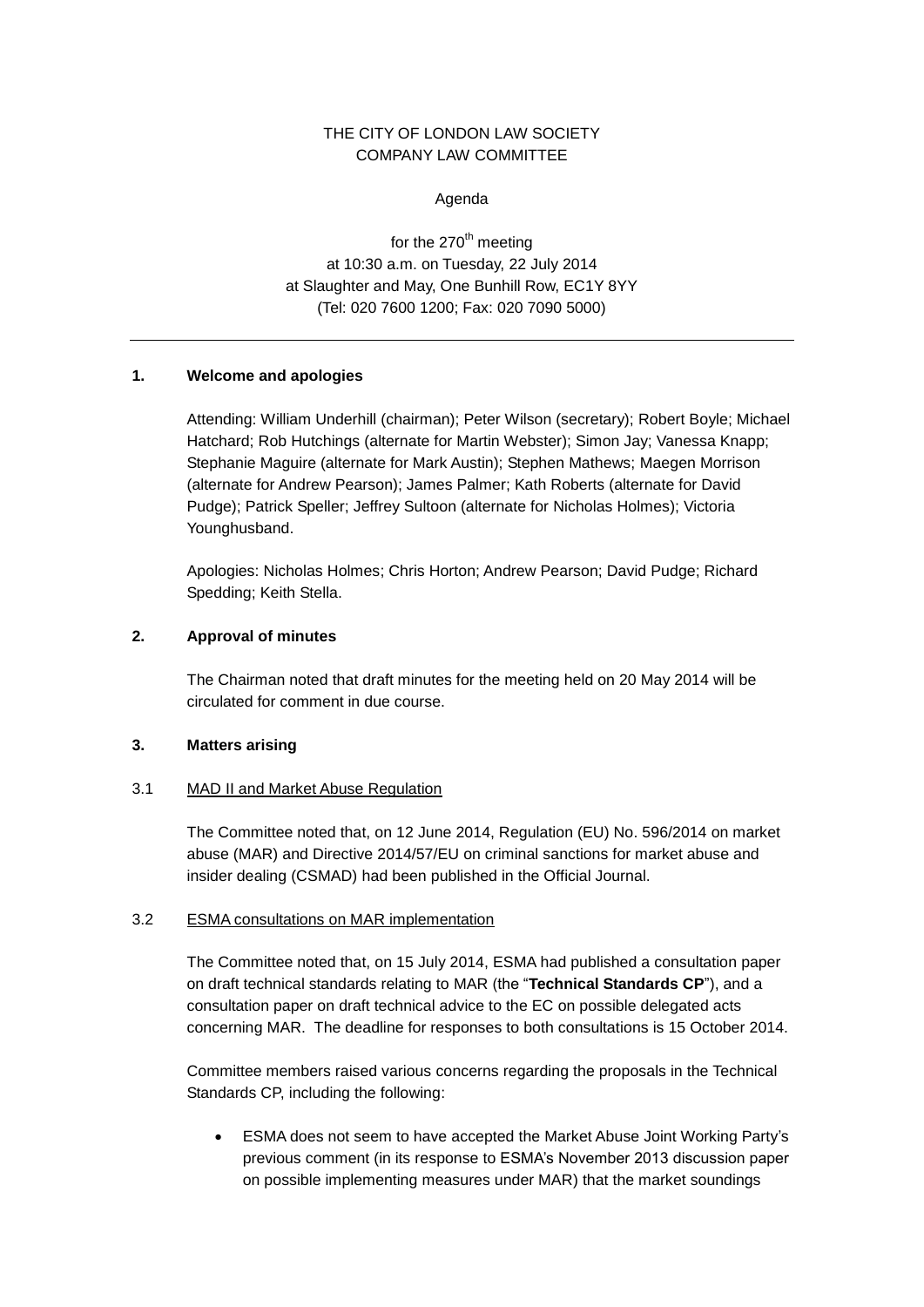regime under MAR provides a safe harbour, and accordingly compliance with that regime's detailed requirements is not mandatory.

- ESMA has rejected the argument that if a market sounding does not involve disclosure of inside information, then there is no basis for ESMA to regulate that communication.
- Where a financial adviser or broker undertakes market soundings on an issuer's behalf, the issuer should not have to duplicate the steps taken by its financial adviser or broker in order to take advantage of the safe harbour.
- Where an issuer wishes to undertake market soundings itself, it should not have to put in place internal arrangements akin to those required by financial institutions, e.g. recorded lines.
- ESMA's proposed content requirements for insider lists include information which issuers would not normally hold regarding their employees, seem disproportionate, and may go beyond what is permitted under the Data Protection Act 1998.

The Committee agreed that the Market Abuse Joint Working Party should be asked to respond to ESMA's two consultation papers. Ideally the Joint Working Party's response to the Technical Standards CP would include suggested drafting changes to address its concerns.

It was also suggested that the Joint Working Party liaise with the GC100 and EuropeanIssuers regarding its concerns.

## 3.3 FRC guidance on the Strategic Report

The Committee noted that, on 9 June 2014, the FRC had published its final Guidance on the application of the strategic report requirements introduced by the Companies Act 2006 (Strategic Report and Directors' Report) Regulations 2013 and a related feedback statement.

The Committee noted that, on the same date, the FRC had published a letter from BIS to the FRC dated 30 April 2014. In this letter, BIS expressed the view that the liability safe harbour in section 463 of CA 2006 was not intended to protect "inappropriately large volumes of information, including that not required to meet a specific legal requirement" which may have been placed in the reports subject to the safe harbour. BIS indicated that, if this "manifests itself in such a way that it detracts from clear and concise reporting, then the Department [BIS] may need to revisit the operation of the safe harbour provision in future."

The Chairman had questioned this approach with BIS. He was informed that BIS did not intend to suggest that directors' reports can only contain what is legally required, and nothing more. However, the Committee noted that the safe harbour was intended to facilitate frank and fulsome disclosures, and the BIS letter was not helpful.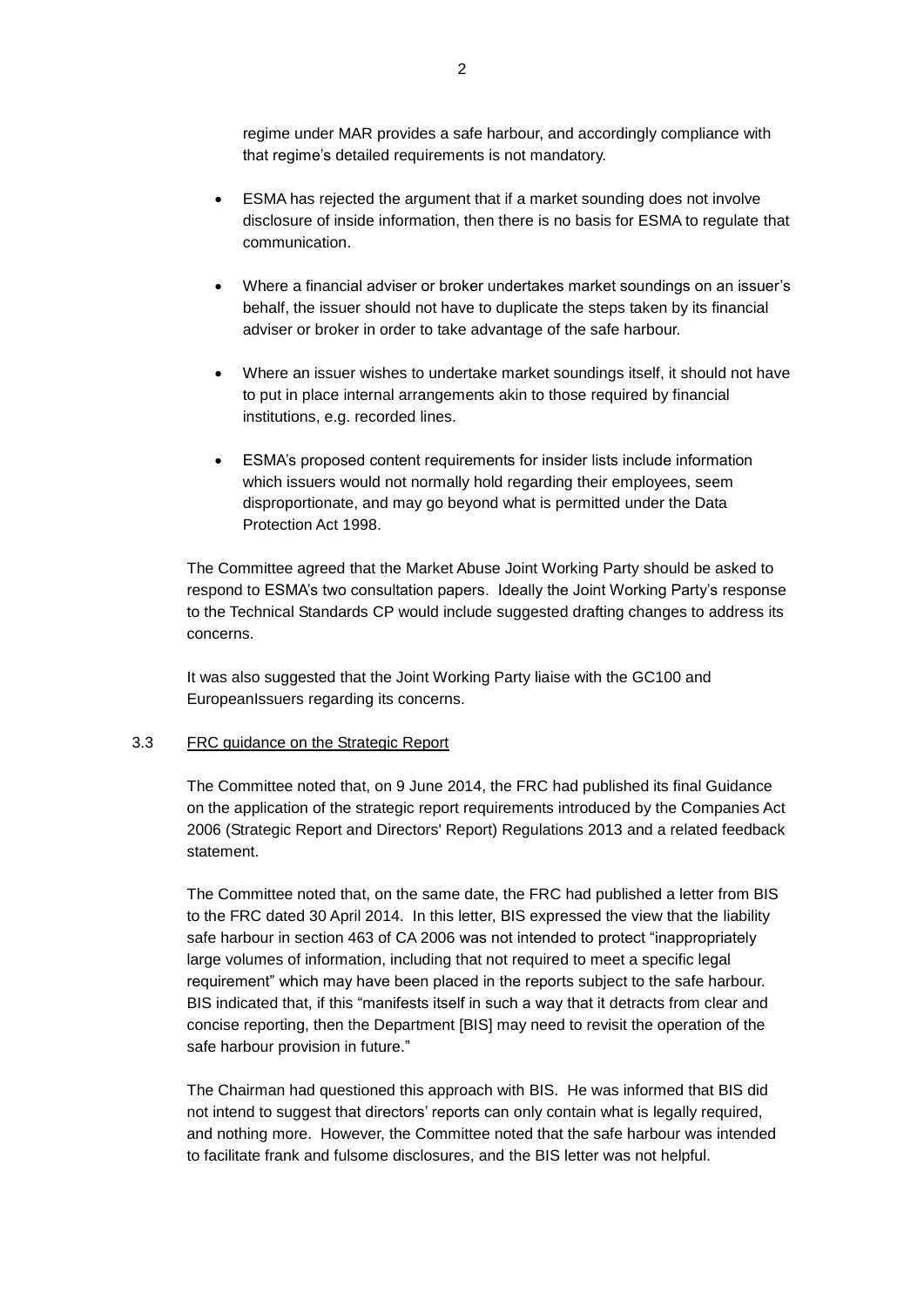# 3.4 Law Commission report on fiduciary duties of investment intermediaries

The Committee noted that, on 1 July 2014, the Law Commission had published a report on fiduciary duties of investment intermediaries, which included a helpful statement of law and guidance for pension trustees.

The Committee noted with approval the report's conclusion that the law of fiduciary duties should not be reformed by statute.

# 3.5 Response to ESMA consultation paper on draft Regulation under revised Transparency Directive

The Committee noted that a response to this ESMA consultation paper had been submitted by the Listing Rules Joint Working Party of the Company Law Committees of the Law Society of England and Wales and the City of London Law Society.

# 3.6 Response on proposed changes to Shareholder Rights Directive

The Committee noted that a response on the proposed changes to the Shareholder Rights Directive had been submitted by the Listing Rules Joint Working Party of the Company Law Committees of the Law Society of England and Wales and the City of London Law Society.

# 3.7 Response to FRC consultation paper on UK Corporate Governance Code

The Committee's response to this FRC consultation paper was noted.

# 3.8 "Transparency & Trust" – possible prohibition on corporate members of LLPs

An update was provided to the Committee regarding the current position in relation to BIS' possible prohibition on corporate members of LLPs.

# 3.9 UKLA Liaison Group

The Chairman noted that the UKLA Liaison Group will meet on 28 July. Numbers would be limited. Any Committee members interested in attending were asked to let the Chairman know as soon as possible.

The Chairman noted that the meeting agenda already includes the *Hannam* decision, and the ABI's proposals regarding possible improvements to the IPO process. (These matters are discussed in paragraphs [4.2](#page-3-0) and [4.3](#page-4-0) below.)

Some Committee members suggested additional agenda items regarding:

• The implications of MAR, and the UKLA's plans in this regard. Transitioning to MAR may be complicated for issuers, and existing UKLA guidance may also need to be amended or withdrawn in light of MAR implementing measures or ESMA guidance. If the UKLA has not already started to consider these issues, then it may be helpful to encourage them to do so.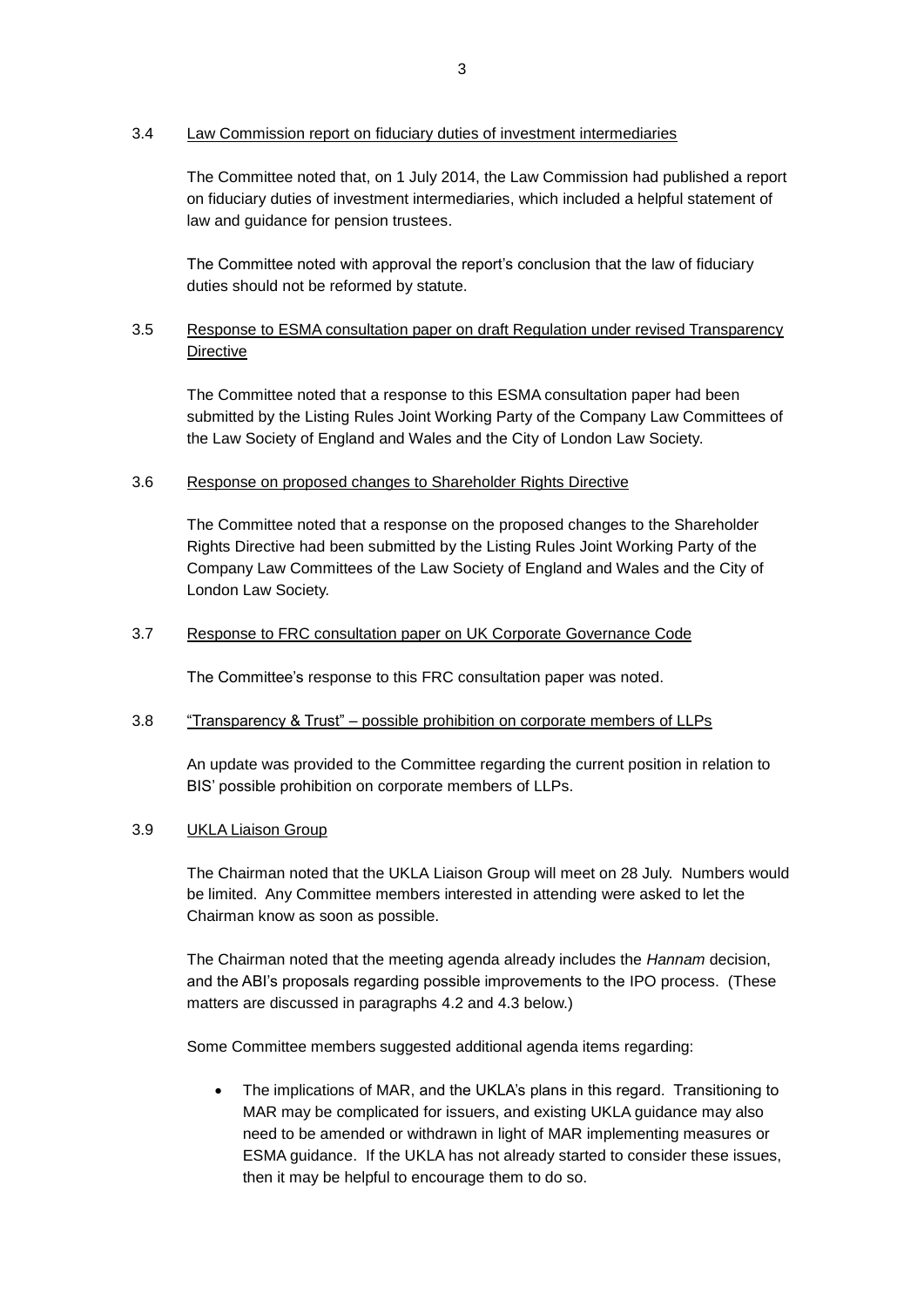Timing of eligibility decisions for new applicants. This issue was discussed at the Committee meeting on 25 March 2014.

The Chairman agreed to ask the UKLA to consider adding these to the agenda.

## **4. Discussions**

## 4.1 Small Business, Enterprise and Employment Bill

The Committee noted that, on 25 June 2014, the Government had introduced the Small Business, Enterprise and Employment Bill to Parliament. The Committee discussed Parts 7 and 9 of the Bill, which include amendments to the CA 2006 and the Company Directors Disqualification Act 1986 to implement the proposals set out in the Government's response to BIS' "Transparency & Trust" discussion paper.

The Committee also noted that, on 18 July 2014, the House of Commons Public Bill Committee had published a request for written evidence on the Bill. Evidence must be received by 6 November 2014 or, if earlier, the date that the Public Bill Committee concludes its proceedings.

# <span id="page-3-0"></span>4.2 *Hannam v The Financial Conduct Authority* [2014] UKUT 233 (TCC)

The Committee noted that the upcoming UKLA Liaison Group meeting will discuss the implications for disclosure obligations of the Upper Tribunal's decision in *Hannam*.

The Tribunal had held that Mr Hannam, then Global Co-Head of UK Capital Markets at J.P. Morgan Cazenove, had engaged in the market abuse offence of improper disclosure in breach of section 118(3) of FSMA 2000.

Some concerns were expressed regarding the Tribunal's finding that the standard of proof in market abuse cases is the civil standard of a "balance of probabilities" and not the criminal standard of "beyond reasonable doubt". It was suggested that this finding was contrary to EU case law in a fines context. It was noted that the Tribunal's judgment had not cited any EU cases on this point.

The Committee engaged in a general discussion of the potential implications of *Hannam* in relation to DTR 2. Amongst other matters, the Committee noted two aspects of the judgment which appeared to be inconsistent with current FCA policy and practice:

• The FCA's position up until now has been that the "reasonable investor" test in section 118C(6) of FSMA 2000 provides an exhaustive definition of when information is sufficiently price sensitive to constitute inside information. The Tribunal disagreed. It regarded the likely effect on the price of listed securities as something to be taken into account in assessing whether a reasonable investor would use the information for its investment decisions. The Tribunal took the view that for the purposes of judging the price effect of information, "likely" means that there must be a real (and not fanciful) prospect of the information having an effect on the price of the securities. The Tribunal rejected the argument that "likely" meant "more probable than not" or "may well".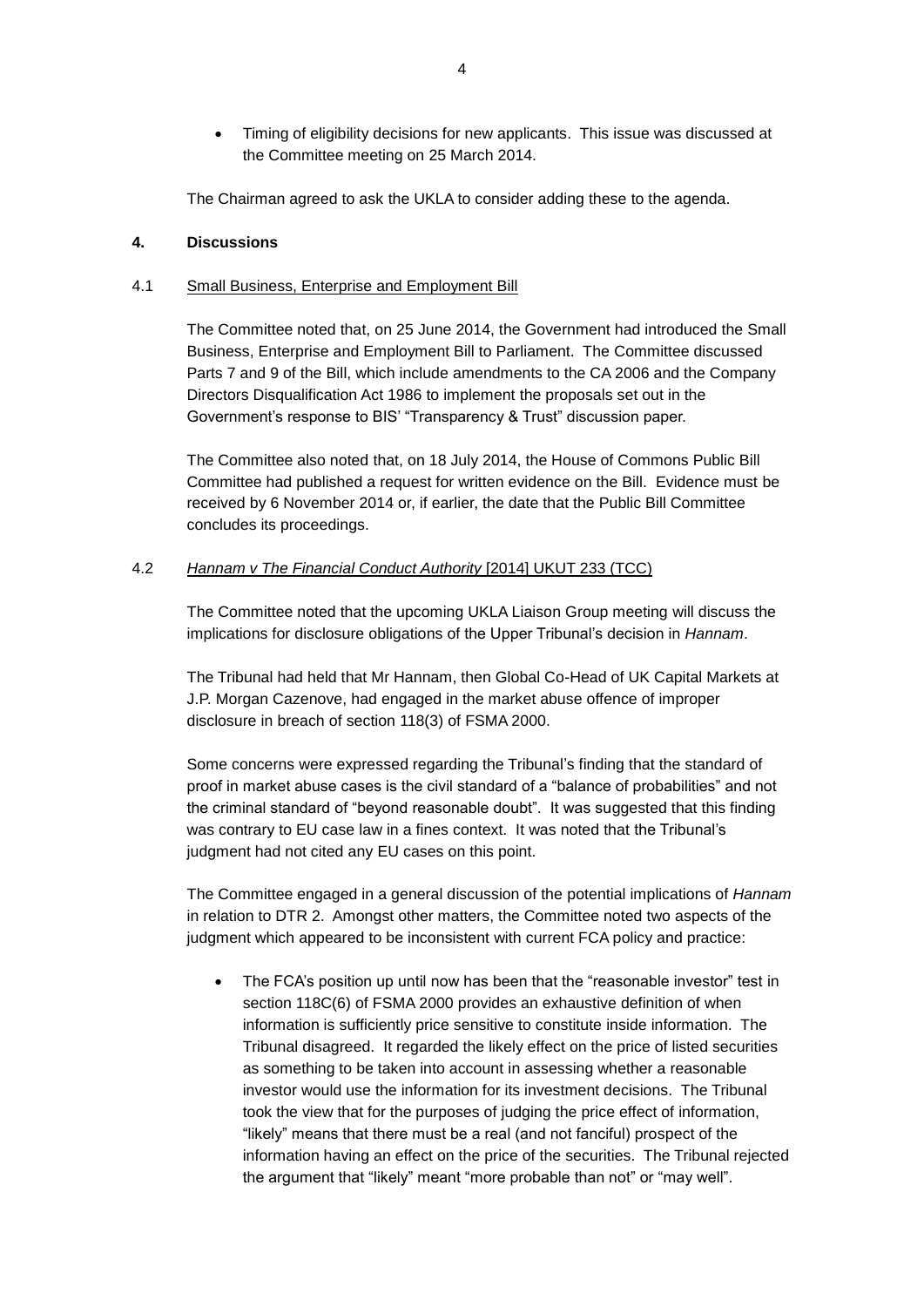The Tribunal held that it was reasonable for Heritage to delay announcement of its drilling results (under DTR 2.5.1R) until it could provide information that avoided the risk of misleading the market, i.e. until more definitive results were available. This contrasts with DTR 2.5.5G, which essentially states that the FCA considers delay under DTR 2.5.1R is unlikely to be justified in circumstances other than those described in DTR 2.5.3R or DTR 2.5.5AR. It is also inconsistent with DTR 2.2.9G(2), which generally requires issuers faced with an unexpected and significant event to issue a holding announcement.

The Tribunal also said that, unless there is some exceptional event or fact that requires immediate disclosure, a listed company could reasonably delay announcing its results until the planned publication date. However, Committee members expressed differing views as to whether it would be safe to rely on this particular aspect of the judgment.

The majority of Committee members thought that, in most cases, it would be safest for law firms to continue to advise their clients based on the FCA's position as stated in DTR 2.5.5G and DTR 2.2.9G(2). The FCA was likely to enforce DTR 2.5.1R on this basis. While it was possible that a client would prevail in a subsequent appeal to the Upper Tribunal, a client is only likely to be willing to take this risk in rare situations.

Nevertheless, the Committee agreed that the FCA should be encouraged to reconsider its DTR 2.5.1R enforcement policy and guidance (in DTR 2.5.5G and DTR 2.2.9G(2)) in light of *Hannam*. This issue should be raised at the upcoming UKLA Liaison Group meeting. For this purpose, the Chairman thought it would be helpful if the UKLA could be provided with examples of issuers which have announced a matter because they believe this is required by DTR 2, but the announcement has prejudiced the issuer's legitimate interests (i.e. the DTR 2.5.1R safe harbour should have applied).

#### <span id="page-4-0"></span>4.3 IPO blackout periods / prospectus availability

The Committee noted that the upcoming UKLA Liaison Group meeting will discuss the ABI's proposals (in its July 2013 report on "Encouraging equity investment") regarding pre-IPO research blackout periods and when the prospectus is made available.

The ABI report recommended action to encourage the early release of pre-IPO research reports, ideally at the same time the prospectus is issued. The ABI indicated that this was likely to require clarifying COBS 12.2.12G, which refers to blackout periods. The Committee noted that a UKLA Technical Note (on the PD Advertisement regime, UKLA/TN/604.1) also refers to blackout periods. The FCA / UKLA's position is that both COBS 12.2.12G and the UKLA Technical Note are just guidance, and they do not make blackout periods mandatory. However, investment banks are unwilling to remove blackout periods while FCA / UKLA guidance still refers to them.

The ABI report also recommended that a UKLA-approved IPO prospectus, which is complete apart from pricing or price range and related information, be issued at least one week earlier than the pathfinder or price range prospectus is currently issued. The ABI considered that this would give investors more time to digest the prospectus.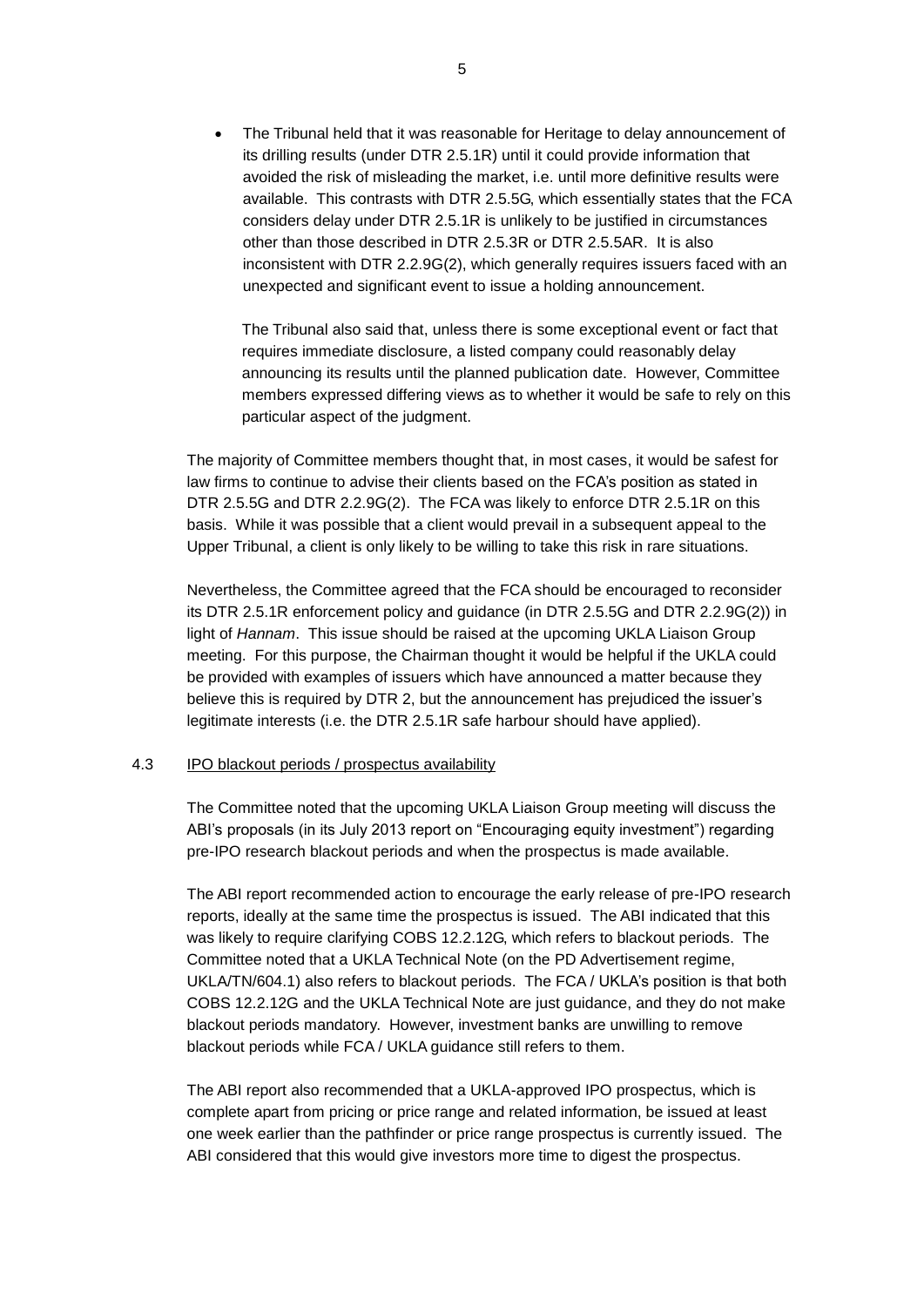The Chairman asked Committee members to consider whether any other matters raised in the ABI report would be worth discussing with the UKLA.

## **5. Recent developments**

#### 5.1 Company Law

The Committee noted that, on 11 June 2014, the Companies (Striking Off) (Electronic Communications) Order 2014 had been made. This came into force on 11 July 2014.

#### 5.2 Corporate Governance

The Committee noted that, on 29 May 2014, the Institutional Investor Committee (made up of representatives from the ABI, IMA and NAPF) had published guidance for Audit Committees on what UK institutional investors expect in relation to the audit tendering process.

The Committee noted that, on 1 July 2014, the Secretary of State for Business, Innovation and Skills had launched an Enhanced Voluntary Code of Conduct for executive search firms to encourage more women appointments to FTSE 350 boards.

## 5.3 Reporting and Disclosure

The Committee noted that, on 10 July 2014, ESMA had published its final guidelines on the enforcement of financial information provided by issuers in accordance with the Transparency Directive. The guidelines will become effective two months after their publication on ESMA's website.

### 5.4 Public M&A

#### *PCP 2014/1*

The Committee noted that, on 16 July 2014, the Code Committee had published PCP 2014/1, which contains miscellaneous proposed amendments to the Takeover Code. The deadline for responses is 12 September 2014. The Takeovers Joint Working Party is gathering comments on this consultation paper with a view to drafting a response.

#### *Updating profit forecasts*

Some Committee members expressed concerns regarding the impact of Rule 28.1 of the Takeover Code on some recent takeovers. It is common practice in some jurisdictions (e.g. the US) for companies to provide regular "earnings guidance" statements or other forward-looking profit information. Where a target or securities exchange bidder (or potential bidder) has previously issued such an ordinary course profit forecast, it may be necessary to update this during an offer period to reflect the company's recent financial performance. On some recent takeovers, the Panel has strictly enforced the Rule 28.1 requirements for such a company to obtain reports from its accountants and financial advisers, and to include these in the update announcement. However, delaying the announcement in order to obtain these reports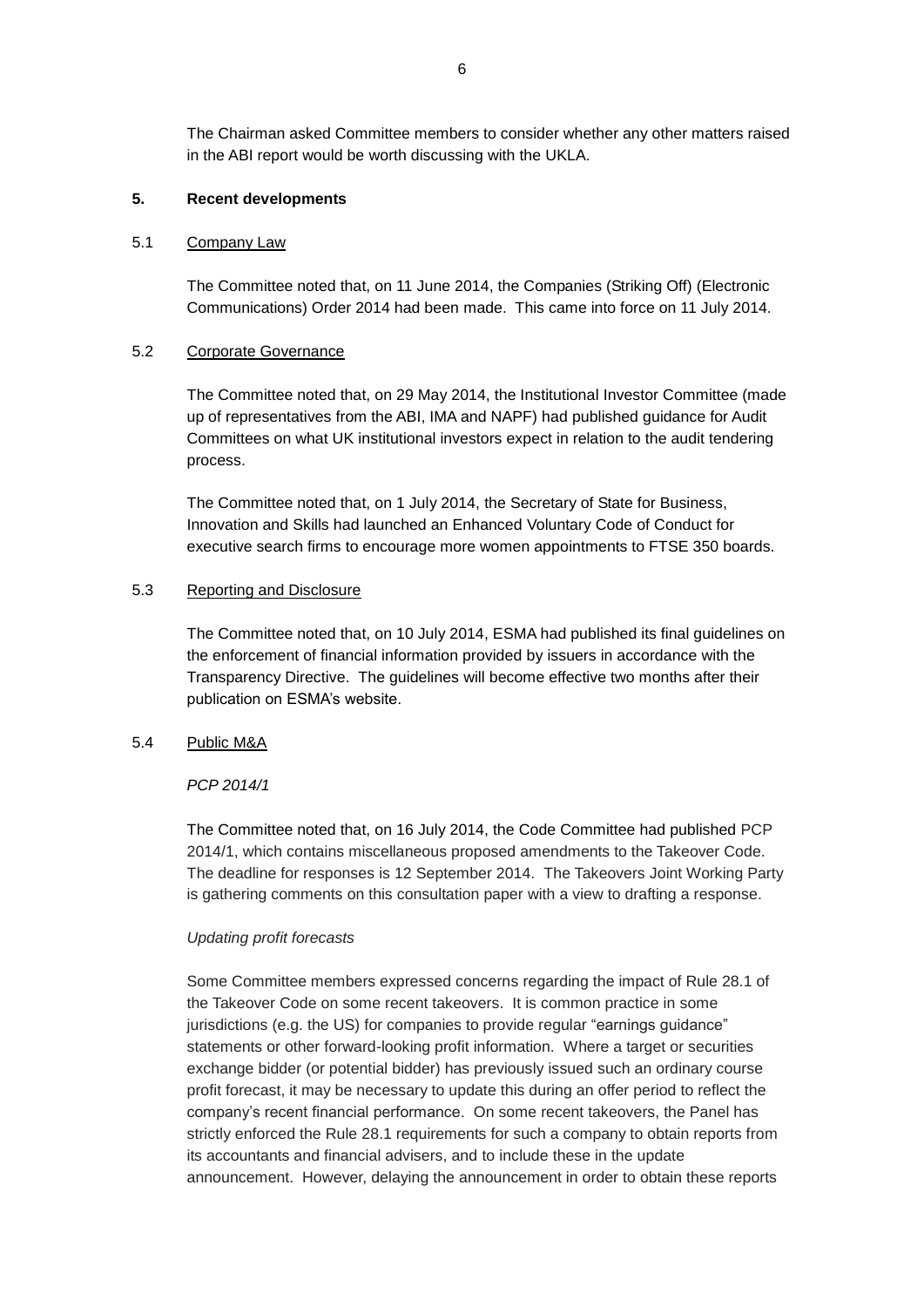may put the company in breach of its legal obligations to promptly update the market regarding changes to its previous profit forecast.

It was suggested that, in such situations, the company should be permitted to promptly announce its updated profit forecast, and subsequently release the reports from its accountants and financial advisers when these are available. The Committee agreed that the Panel should be asked to consider amending Rule 28.1 to permit this.

#### *Possible proposals regarding takeovers threatening the national interest*

The Committee noted that, on 13 July 2014, the press reported that the Secretary of State for Business, Innovation and Skills had proposed additional measures to protect against foreign takeovers that threaten the national interest. The proposed measures appear to comprise: (a) requiring bidders to adhere to the commitments they make in relation to a takeover in all circumstances, by removing the exception in Note 3 on Rule 19.1 for "material changes of circumstances"; (b) introducing "tough financial penalties" for bidders which fail to honour their commitments; and (c) allowing the Government to intervene in takeovers on "public interest" grounds as a "last resort" where bidders refuse to undertake satisfactory commitments to protect the national interest.

Some Committee members thought it likely that proposals (a) and (b) would discourage bidders from giving commitments. Others were concerned that proposals along these lines would prove unworkable in practice.

In relation to proposal (c), the Committee noted that, if the proposed intervention power were to apply to European takeovers, then it would need to be compatible with European law requirements regarding the free movement of capital. This would be a very significant constraint.

The Committee agreed to monitor developments in this area.

## 5.5 Equity Capital Markets

The Committee noted that, on 12 June 2014, HM Treasury, the Bank of England and the FCA had announced the Fair and Effective Financial Markets Review and published its terms of reference. The review will produce a consultation document in Autumn 2014 and a final report by June 2015.

The Committee noted that, on 9 July 2014, the FCA had published a consultation paper to review competition in the wholesale securities and investments sector. The paper includes a section titled "Cost of equity and debt underwriting". The deadline for responses is 9 October 2014.

### 5.6 Accounting

The Committee noted that, on 4 June 2014, the FRC had published a paper confirming that the presentation of a true and fair view remains a fundamental requirement of financial reporting under IFRS and UK GAAP.